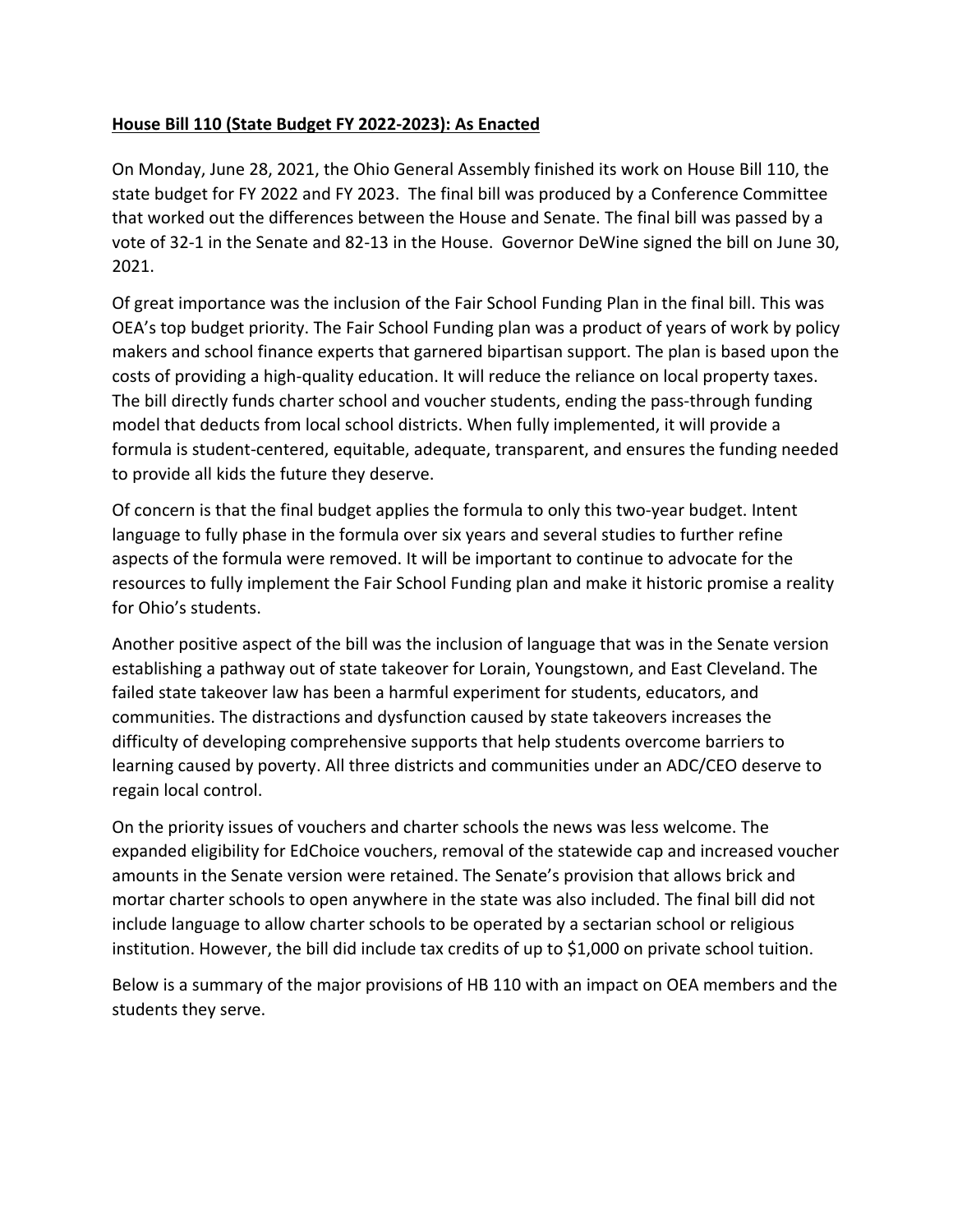### **K-12 Education**

### School Funding

- Incorporates the Fair School Funding Plan funding formula. The FSFP funding formula has three major components: base cost, state and local share, and categorical funding outlined below.
- Specifies that the funding formula only applies to FY 2022 and FY 2023 and that the calculation for FY 2024 and each fiscal year thereafter will be determined by the Ohio General Assembly.
- The base cost portion of the funding formula is represents an estimate of the annual per pupil cost to provide a basic quality education for a typical student (one without special needs) and to fund the components needed to operate a traditional school districts. The largest component of the base cost is what students need in the classroom and what social and emotional supports are needed for students to be successful.
- Unlike previous funding methodologies, that were too dependent on property values to determine a communities capacity to generate revenue, the FSFP provides a method for determining the state and local share of funding based on both income of residents and property wealth. This takes into account the size of the local property tax base and the ability of district residents to raise local tax revenue.
- Outside of the base cost component, the FSFP formula provides categorical funding for special education, poverty, preschool, English learners, and gifted education. It also provides funding for transportation.
- Direct funds charter and voucher students, ending the pass-through funding model that deducts from local school districts.
- Guarantees for FY 2022 and FY 2023, each district a total amount of foundation funding equal to its funding base. The statewide total for temporary transitional aid is estimated to be \$71.6 million in FY 2022 and \$177.8 million in FY 2023.
- Guarantees that a traditional school district's total foundation funding (including transportation aid and supplemental targeted assistance) in FY 2022 and FY 2023 does not fall below its "funding base for FY 2021," which consists of its (1) FY 2021 foundation aid before any state budget reductions ordered by the Governor and after adjusting for transfers for (a) students attending charter and STEM schools, (b) students receiving state scholarships, and (c) students open enrolling; (2) FY 2021 student wellness and success funds and enhancement funds; and (3) the enrollment growth supplement for FY 2021. The estimated statewide total for the traditional school district formula transition supplement is estimated to be \$112.5 million in FY 2022 and \$81.2 million in FY 2023.
- Incorporates Student Wellness and Success Funds within the funding formula for the purpose of paying disadvantaged pupil impact aid (DPIA) and portions of the state share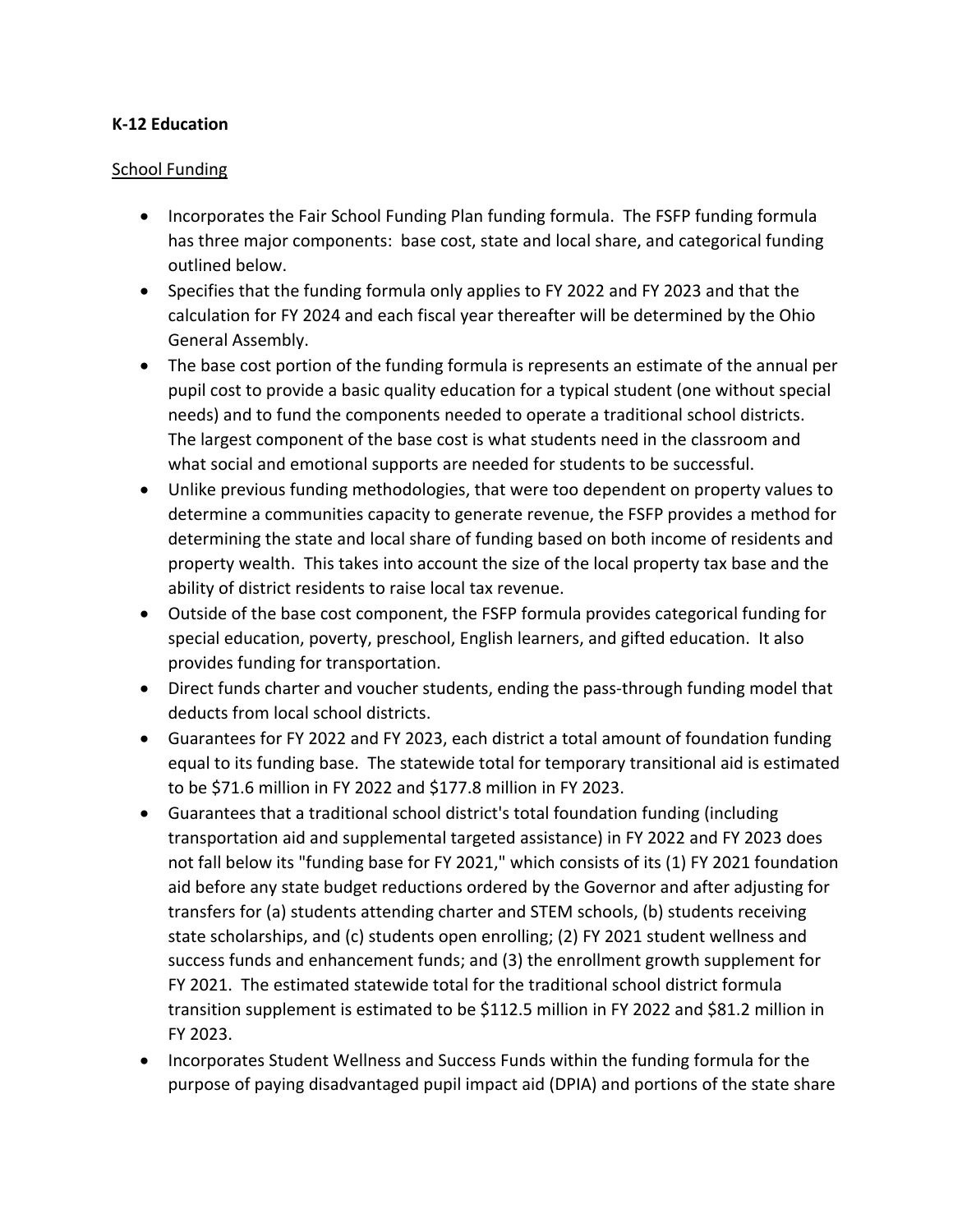of the base cost that are attributable to the staffing cost for the student wellness and success component of base cost. Incorporates the list of initiatives enumerated in Ohio Revised Code section 3317.25 for which student wellness and success funds may be used for.

- Makes changes to the calculation of state funding for county boards of developmental disabilities educating school-age children in recognition of the new school funding formula by (1) the state share index with the state share percentage (2) the formula amount with the statewide averse base cost per pupil, and (3) the applicable special education dollar amount with the applicable special education weight multiplied by the statewide average base cost per pupil.
- Appropriates \$50 million in FY 2022 to provide bus purchasing grants of not less than \$45,000 to traditional school districts for the purpose of replacing the oldest and higher mileage buses.
- Provides \$250,000 in each FY to award transportation collaboration grants of no more than \$10,000 each fiscal year to traditional school districts for efforts that lead to shared resource management, routing consolidations, regional collaboration, or other activities that have the potential to reduce transportation operating costs.

# Academic Distress Commissions

- Prohibits the Superintendent of Public Instruction from establishing new academic distress commissions (ADCs) for the 2021- 2022 and 2022-2023 school years.
- Establishes the following process to release Youngstown, Lorain, and East Cleveland city schools from the control by ADC/CEO:
	- $\circ$  Requires the district to develop and implement a three-year academic improvement plan, to be approved by the state superintendent.
	- $\circ$  While the district is implementing the approved academic improvement plan, the district board reassumes all power granted to it under Ohio law and the district shall not be subject to section ORC 3302.10 (HB 70 –  $131<sup>st</sup>$  G.A.).
	- $\circ$  The district's ADC shall continue to exist and provide assistance to the district but shall not have any operational or managerial control of the district. The CEO is removed from that position.
	- $\circ$  If the district meets the majority of the plan's improvement benchmarks at the end of three years (or after four or five years if extensions are granted), then the ADC is dissolved and the district is permanently released from ADC oversight.
	- $\circ$  If the district does not meet the majority of improvement benchmarks after three years (or after four or five years if extensions are granted), the district once again becomes subject to an ADC, including oversight by a CEO.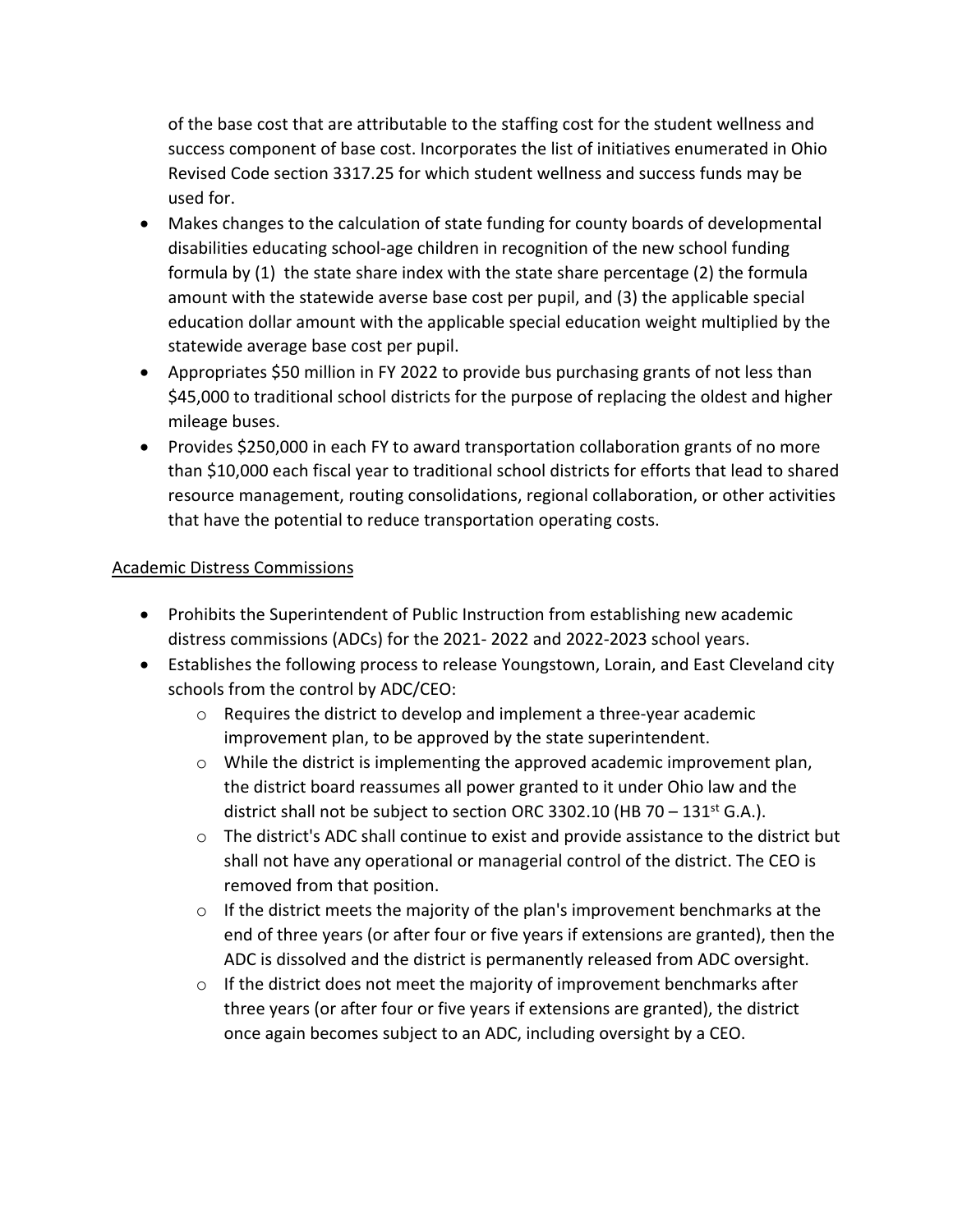# Vouchers

- Removes the cap on the number of EdChoice vouchers (currently 60,000)
- Increases the maximum EdChoice and Cleveland voucher amount from \$4,650 to \$5,500 for grades K-8 and from \$6,000 to \$7,500 in grades 9-12. In the future, these amounts would increase by the same percentage as the base per-pupil cost.
- Increases maximum amount of the Autism voucher from \$27,000 to \$31,500 in FY 22 and \$32,455 in FY 23 and beyond. Increases the Peterson scholarship amounts and updates the weights.
- Expands eligibility for the EdChoice voucher program to include the following:
	- $\circ$  Students who were enrolled in the Autism or Jon Peterson voucher programs but no longer qualify,
	- o Students whose siblings received a voucher the previous year,
	- o Students placed in a foster home, or legal guardianship or reside in such a household,
	- $\circ$  High school students assigned to a building eligible for the performance-based EdChoice voucher,
	- $\circ$  Phases out the requirement that students first be enrolled in a public school.
- Requires each school district with an EdChoice eligible building to provide ODE with attendance zones for those buildings. Requires ODE to create a system by 2/1/22 where families provide an address and receive a response on eligibility within 10 days.
- Opens the window for EdChoice applications on February 1 of each year.

# Education Savings Accounts

- Using \$125 million in federal funds, establishes the Afterschool Child Enrichment education savings account program to provide \$500 per student per year in funds for supplemental education programs.
- Students aged 6-18 from households with income under 300% of the federal poverty level are eligible. Funds are distributed on a first-come first-served basis. Accounts are to be established by 12/1/21.
- Use of funds include: tutoring, education programs, camps, curriculum/materials, field trips, language or music classes. Purchase of electronic devices is prohibited.
- ODE directed to contract with a vendor to administer accounts for a fee of no more than 3% of the appropriation.

# High School Graduation

Makes numerous changes to the high school graduation requirements for students in the class of 2023 and beyond (passed in 2019). Current law requires 1) course credits, 2) competency on Algebra I and English II test (or otherwise demonstrated), and 3) earning at least three graduation seals. The changes in the bill include: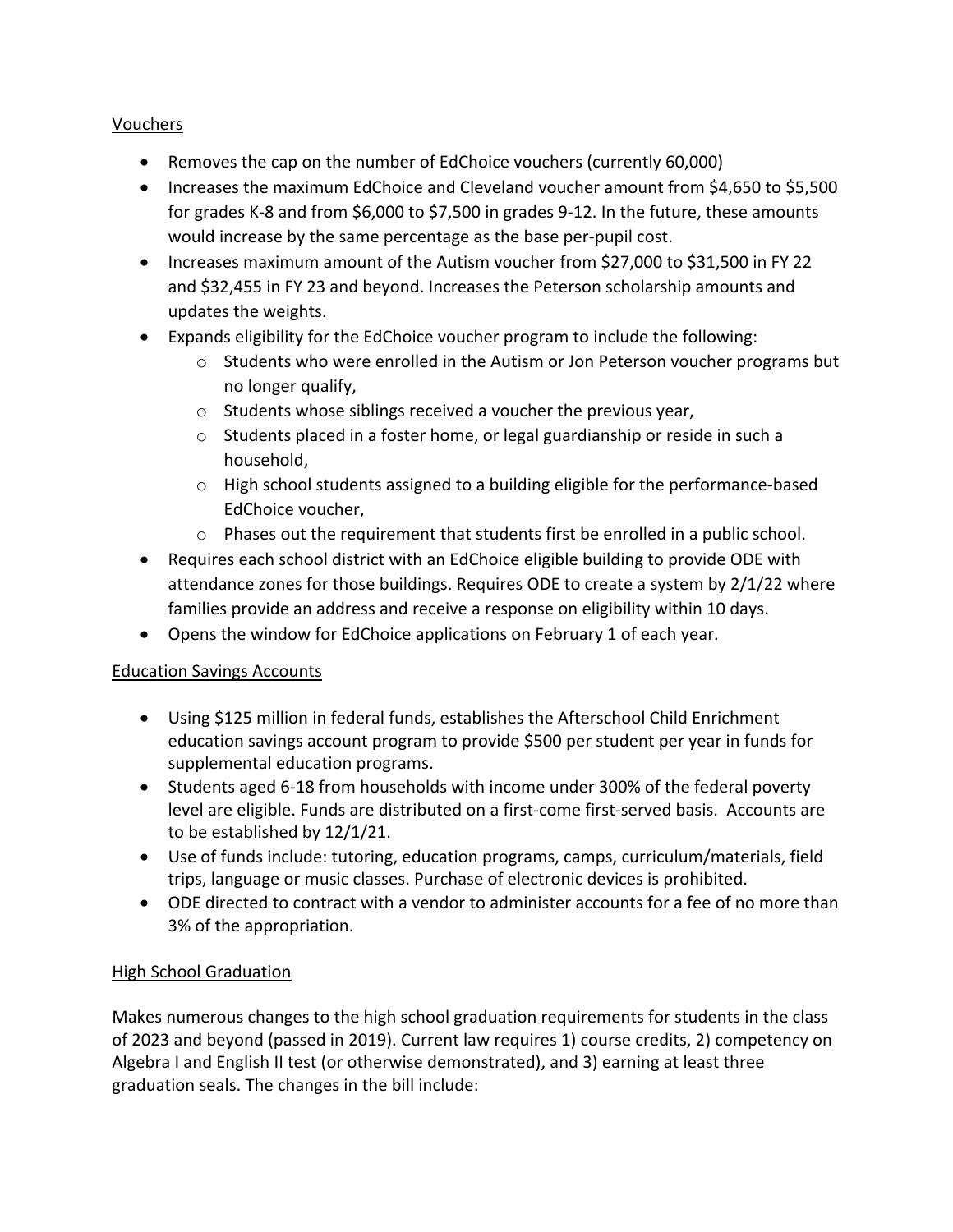- Permits the parent of a high school student to opt the student out of the administration of the ACT/SAT beginning with the class of 2026.
- Makes revision to the graduation seals by allowing a grade of "B" or higher in American History and American Government to qualify for a citizenship seal; allowing a grade of "B" or higher in an advanced science course to qualify for a science seal; revisions to the industry-recognized credential seal.
- Makes changes to the demonstration of competency "fundamental options" by including obtaining a professional license from a state agency that requires an examination; adds further detail to apprenticeships and industry-recognized credentials; adds achieving a remediation-free score on the ACT/SAT.
- Provides for awarding a diploma to students whose IEP exempts from meeting requirements provided they take tests, retake tests and receive remediation.
- Removes the requirement that each student, as a condition of graduation, provide evidence of having completed and submitted a free application for federal student aid (FAFSA). This provision was in the original Executive budget but not contained in the final bill.

# Online/Blended Learning

- Permits school districts, with the approval of the Superintendent of Public Instruction, to operate a school using an online learning model.
- Requires a district to notify ODE within 60 days of the bill's effective date if it currently operates a school using an online learning model and, for changes in the use of online learning models, no later than July 1 of the school year for which the change is effective.
- Requires that districts and schools using a blended learning model operate an annual calendar of not less than 910 hours. (Under current law, schools operating on a blended learning model are exempt from minimum school year and school day requirements otherwise prescribed under continuing law.)
- Requires a district to do all of the following if operating a school using an online learning model:
	- Assign all students engaged in online learning to a single school which ODE will designate as a district online school;
	- Provide all students engaged in online learning a computer, at no cost, for instructional use, with a filtering device or filtering software that protects against internet access to materials that are obscene or harmful to juveniles;
	- Provide all students engaged in online learning access to the internet, at no cost, for instructional use;
	- Provide a comprehensive orientation for students and their parent or guardian; and
	- Implement a learning management system that tracks the time students participate in online learning activities. Specifies that off-line student learning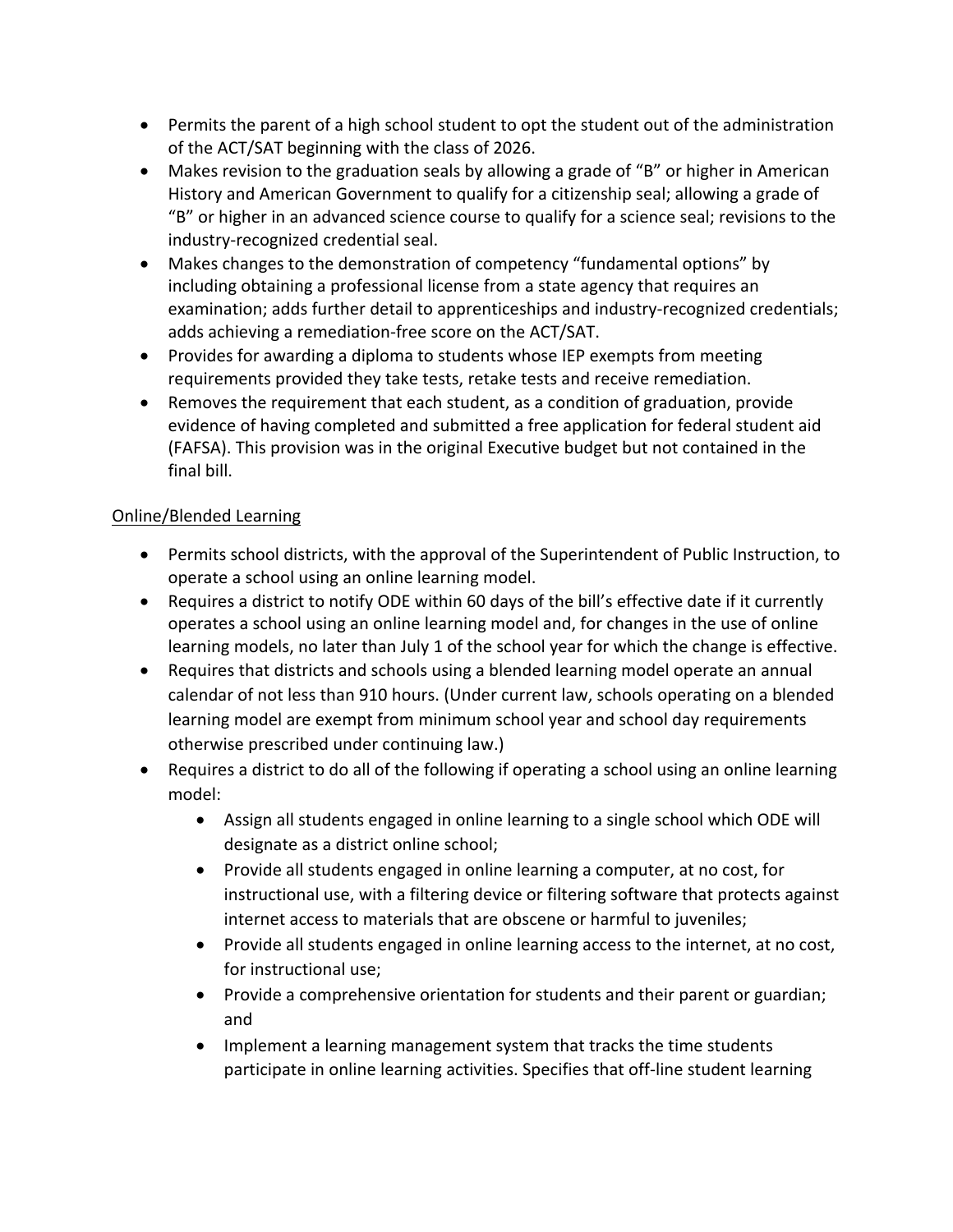activities must be documented with all participation records checked and approved by the teacher of record.

- Amends the definition of "blended learning" as the delivery of instruction in a combination of time primarily in a supervised physical location away from home and online delivery whereby the student has some element of control over time, place, path, or pace of learning. (Current law does not specify "primarily" in the definition.)
- Defines "online learning" as a model in which students work primarily from their residences on assignments delivered via an internet- or other computer-based instructional method.
- Requires the Department to include information on the use of online learning (in addition to blended and digital learning as under current law) for the delivery of standards or curricula to students, whenever the State Board adopts standards or model curricula.

# Computer Science Education

- Requires ODE to update the standards and model curriculum for computer science in grades K-12 within one year of the bill's effective date.
- Requires ODE, in consultation with the chancellor of higher education, to establish a committee to develop a state plan for computer science education.
- The committee must consider the following while developing the plan:
	- o The challenges that prevent school districts from offering computer science courses;
	- o Best practices and challenges with implementation of primary and secondary computer science curriculum in this state;
	- $\circ$  Requiring all students to complete a computer science course prior to high school graduation;
	- $\circ$  Establishing a work-based learning pilot program that includes high schools, universities, and local industry and permits the department and the chancellor to develop pathways to align computer science education in the state with the demographic data for students who receive instruction in computer science;
	- o Benchmarks to create a sustainable supply of teachers certified to provide instruction in computer science; and
	- $\circ$  Best practices to form public and private partnerships for funding, mentoring, and internships for teachers providing instruction in computer science;

# Computer Science College Credit

• Beginning with the 2022-2023 academic year, each state university shall recognize the successful completion of a course in advanced computer science in high school, as follows: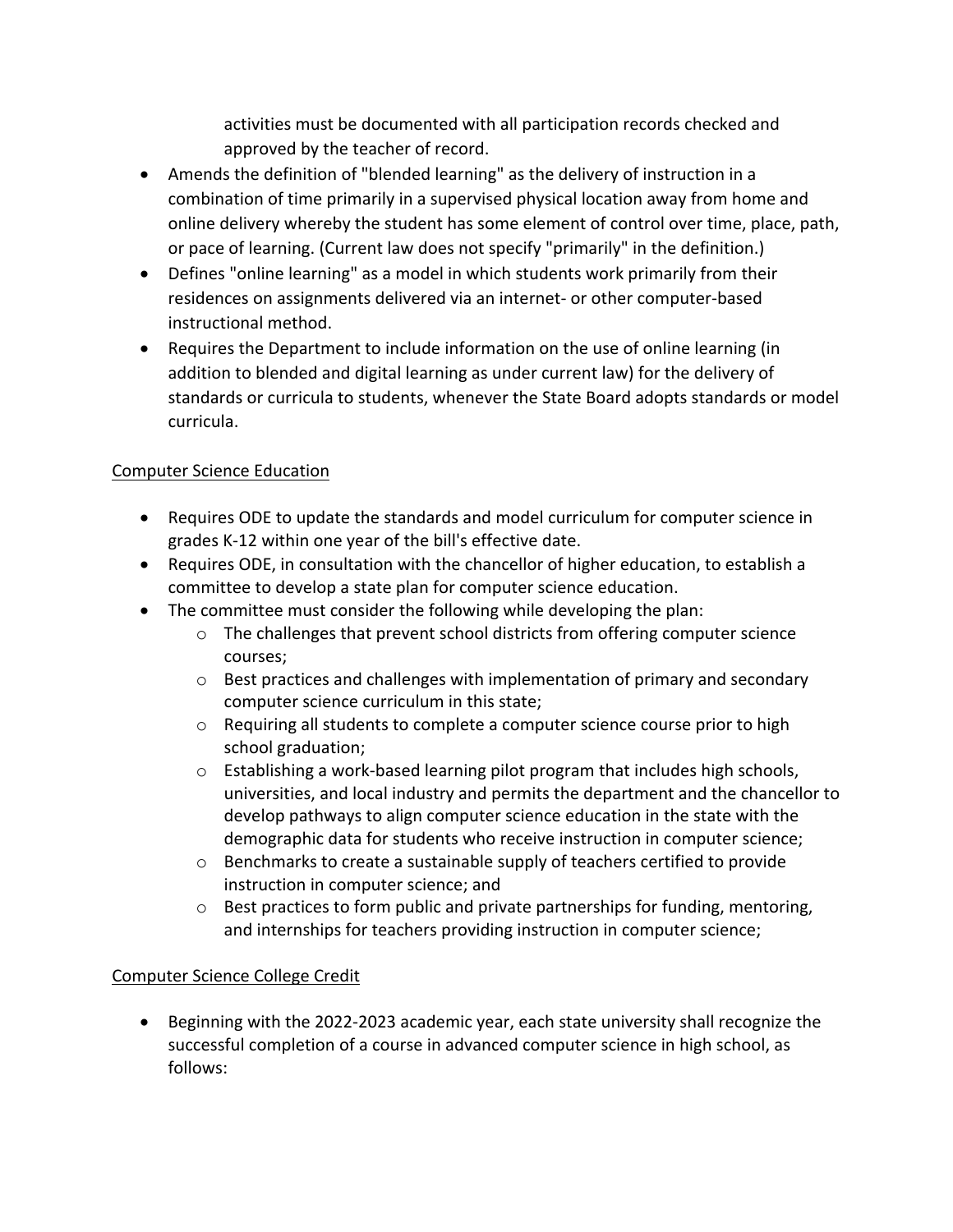- $\circ$  The state university shall recognize one unit of advanced computer science as one unit toward meeting a general mathematics, general science, general elective or foreign language, if the student used the advanced computer science unit to meet the mathematics, science, general elective or foreign language requirement.
- Requires each state university to post a description of the university's recognition of advanced computer science as a core unit for admission to the university in a prominent location on the university's website.

# Computer Science Educator Licensure

- Extends through the 2022-2023 school year a current law exemption for the 2019-2020 and 2020-2021 school years that generally permits school districts, charter schools, and STEM schools to have an individual who does not hold a license or endorsement to teach computer science to nevertheless teach computer science courses, provided that individual meets other prescribed licensure and professional development requirements.
- Requires ODE to update the standards and model curriculum for computer science in grades K-12 within one year of the bill's effective date.

# Career-Technical Licenses

• Qualifies an individual holding a certificate of high school equivalence, in addition to an individual holding a high school diploma as under current law, for a two-year initial career technical workforce development educator license or a five-year advanced career-technical workforce development educator license.

# School Counselor Standards

• Requires the Educator Standards Board to include knowledge of the career-technical credit transfer program (Career-Technical Assurance Guide, or CTAG) into the Board's standards for school counselors (CTAG is a result of criteria, policies, and procedures established by the Chancellor of Higher Education under current law to ensure transfer of credit for career-technical courses "without unnecessary duplication or institutional barriers").

# Educator Licensure – Discipline

• Requires each public and chartered nonpublic school to consult ODE's "educator profile" database before making hiring decisions and permits the district or school to consult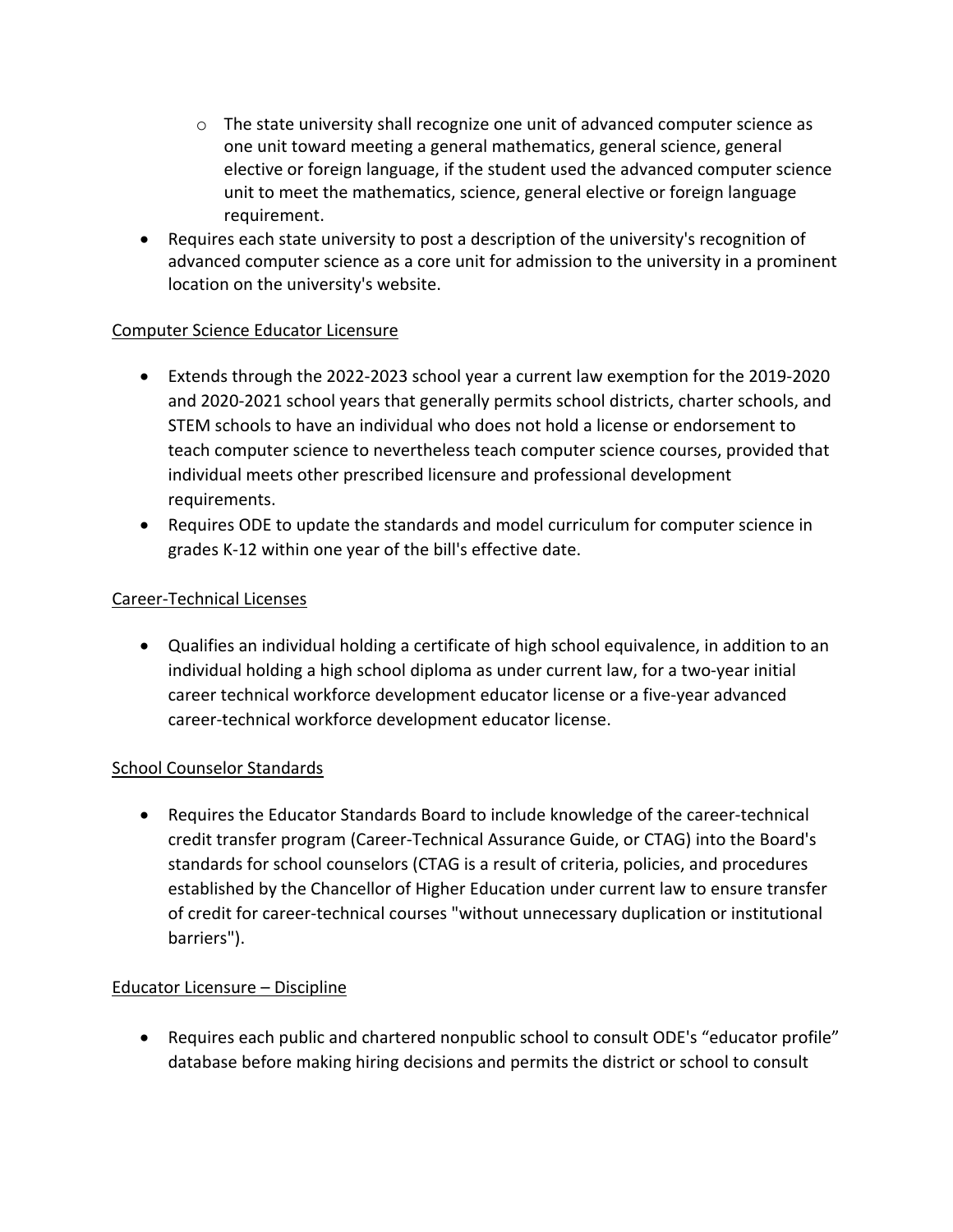with the Office of Professional Conduct to determine whether an applicant has been subject to a disciplinary report.

- Prohibits a person from taking a number of specified actions that assist a student in cheating on an assessment, including obtaining prior knowledge of the assessment's contents.
- Prohibits a "school representative" from knowingly assisting another individual in obtaining school or county board of developmental disabilities employment if the individual knows or has reasonable cause to believe that the individual has committed a sex offense involving a student.

# Gifted Education *(Note: These provisions only apply in FY 2022 and FY 2023).*

- Requires a school district to spend the gifted funds it receives only for the identification of gifted students, gifted coordinator services, gifted intervention specialist services, other service providers approved by the Ohio Department of Education (ODE), and gifted professional development.
- Requires ODE, if it determines that a district is not in compliance with the spending requirements, to reduce the district's foundation funding payments by the amount not spent in accordance with the requirements.
- Requires, rather than permits as under current law, ODE to reduce a district's foundation funding if the district is not in compliance with existing requirements regarding gifted identification.
- Requires ODE's annual report of each district's expenditures of gifted funding (as required under continuing law) to also include the amount of gifted funding received by each district.

# Kindergarten Readiness Assessment (KRA)

• Changes the period for administering the KRA to kindergarten students to July 1 to the  $20<sup>th</sup>$  day of instruction (from the first day of school through November 1 under current law).

# Free Application for Federal Student Aid (FASFA)

- Requires the chancellor of higher education in collaboration with the Ohio Education Computer Network to establish a data system to track the free application for federal student aid form completion rate of public and chartered nonpublic school students in the state.
- Requires each school district to provide principals and school counselors with access to the data system to assist with efforts to support students to complete the FASFA form.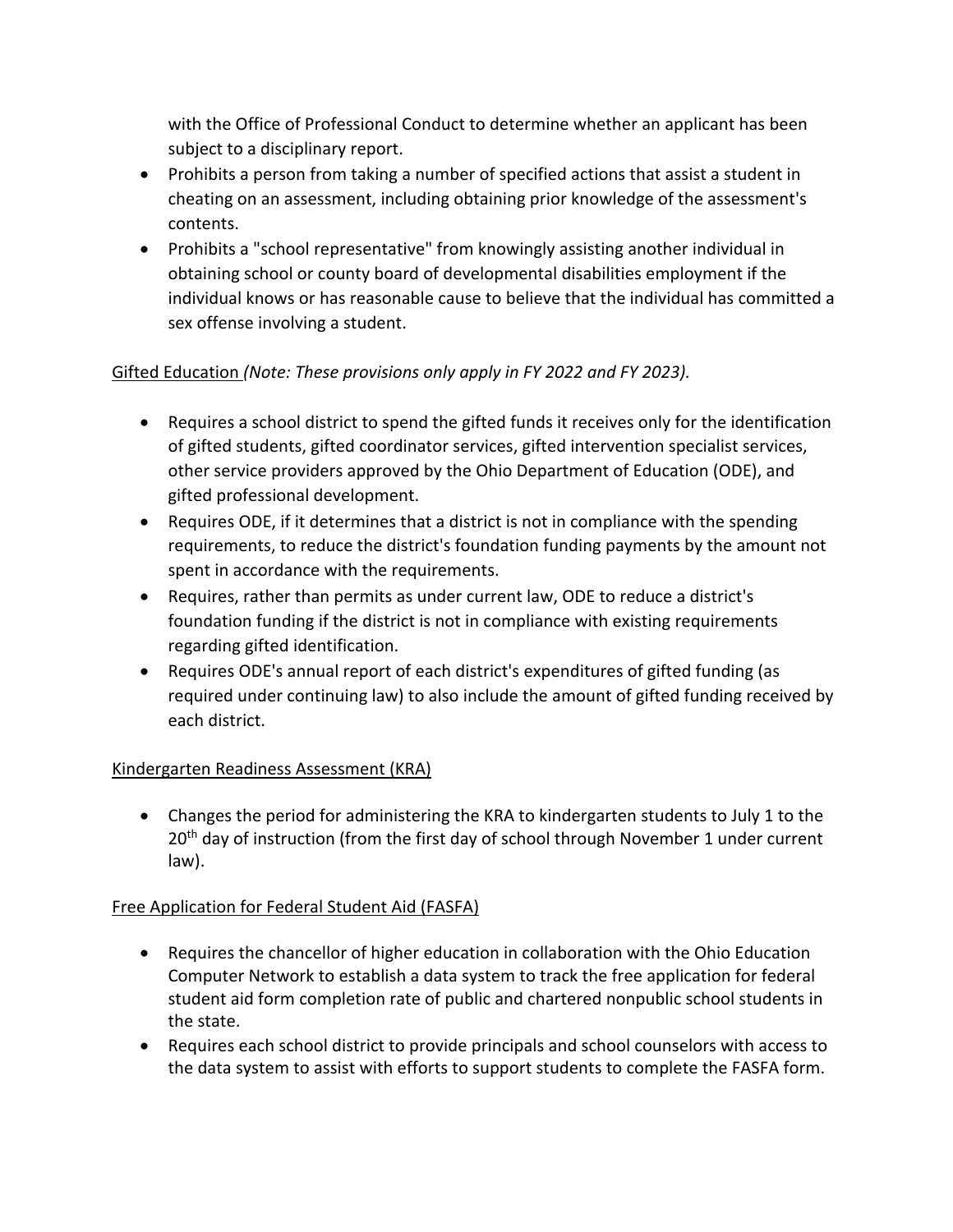- Requires each school district to enter into a data sharing agreement with the chancellor of higher education for the purpose of operating the free application for federal student aid (FASFA) data system.
- Allows the chancellor to publish and share aggregate data regarding the free application for federal student aid, including completion counts and rates for the state and each school district, chartered nonpublic school, and charter school.

# College Credit Plus

- Replaces the College Credit Plus (CCP) Program's academic eligibility requirements for students who are not "remediation-free" by (1) creating an alternative remediation free eligibility option that the Chancellor, in consultation with the Superintendent of Public Instruction, must define and (2) removing the current law eligibility condition for a student within one standard error of measurement below the remediation-free threshold if the student also has at least a 3.0 cumulative high school GPA or receives a recommendation from a school counselor, principal, or career-technical program advisor. Grandfathers in students who qualified under the current law condition prior to the bill's effective date.
- Requires ODE, in consultation with the Department of Higher Education (DHE), to produce a report by January 1, 2023, concerning the cost-effectiveness of the CCP Program for secondary schools and participants, as well as whether participants save money on college tuition and reduce the amount of time to degree completion.
- Permits students enrolled in the State School for the Deaf and the State School for the Blind and student enrolled in a school operated by the Department of Youth Services (DYS) to participate in the CCP program in the same manner as students enrolled in other public schools. Requires that payments made to a college for courses taken by a student enrolled in the school above be deducted from the amount appropriated by the General Assembly for support of that school or institution.
- Requires ODE and DHE to jointly develop a permission slip regarding the potential for mature subject matter in courses taken through the CCP Program and to post it on their CCP websites.
- Requires each public and participating chartered nonpublic school to include the permission slip in CCP counseling information.
- Requires the student and the student's parent, as a condition of participating in the CCP Program, to sign the permission slip and include it in the student's application to a participating institution of higher education.
- Requires participating institutions of higher education to include the following in each CCP student's enrollment materials:
	- $\circ$  A questionnaire for students acknowledging that the student possesses the necessary social and emotional maturity to attend college-level courses;
	- $\circ$  Guidance on reviewing course materials available prior to enrolling in a course;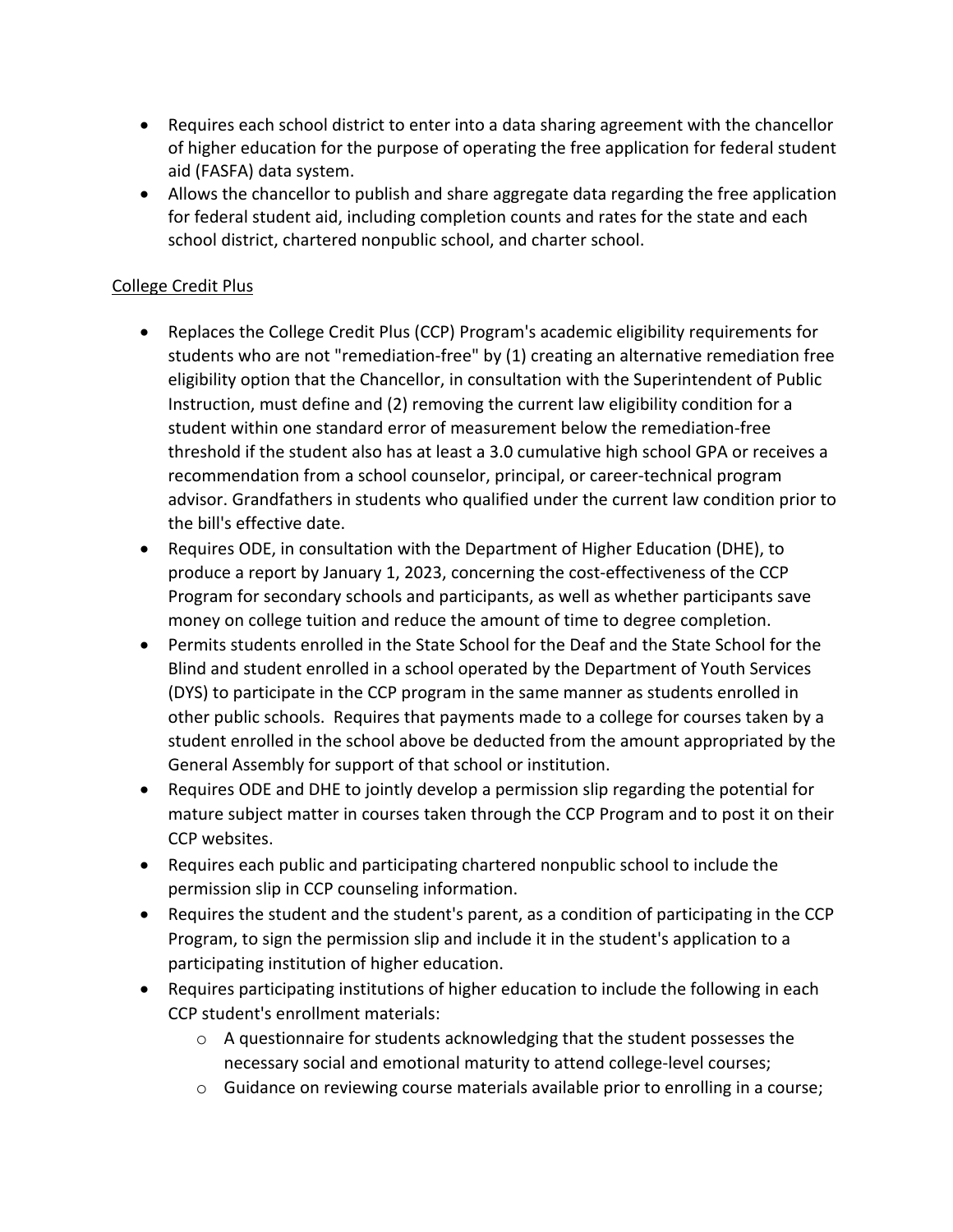- $\circ$  Information about the college's and the program's policies on withdrawing from or dropping a course; and
- o Information about the student's right to speak with the student's high school counselor or with the academic advisor assigned to the student.
- Requires each participating higher education institution to include a discussion about the potential for mature subject matter in courses taken through the CCP Program at student orientation.
- Requires ODE and DHE, and each participating institution to post in a prominent place on their CCP websites a disclaimer about the potential for mature subject matter in courses taken under CCP.

# Educator Standards Board

Adds five new members to the Educator Standards Board:

- (1) One person who represents charter schools, to be appointed by the State Board of Education;
- (2) Two persons who are active in or retired from the education profession, to be appointed by the Speaker of the House of Representatives;
- (3) Two persons who are active in or retired from the education profession, to be appointed by the President of the Senate.
- (4) Permits, instead of requires, the State Board to appoint teachers to the Educator Standards Board from a list of nominees from the Ohio Federation of Teachers and the Ohio Education Association.

# Sexual Education/Venereal Disease Instruction

- Requires a school district or other public school to notify all parents and guardians if the district or school chooses to offer additional instruction in venereal disease or sexual education not specified under continuing law. Requires the notification to include the name of any instructors, vendor name if applicable, and the name of the curriculum being used.
- Prohibits a district or school from offering such instruction to a student unless a parent or guardian has submitted written permission for that student to receive that instruction.
- Upon request, requires a district or school to provide any instructional materials associated with venereal disease or sexual education to a parent or guardian.
- Requires ODE to conduct an annual audit at the beginning of each school year of school districts to ensure compliance with continuing law requirements regarding venereal disease education and to publish the findings of the audits not later than 120 days after the start of each school year. Requires the audits to be prominently posted on ODE's website.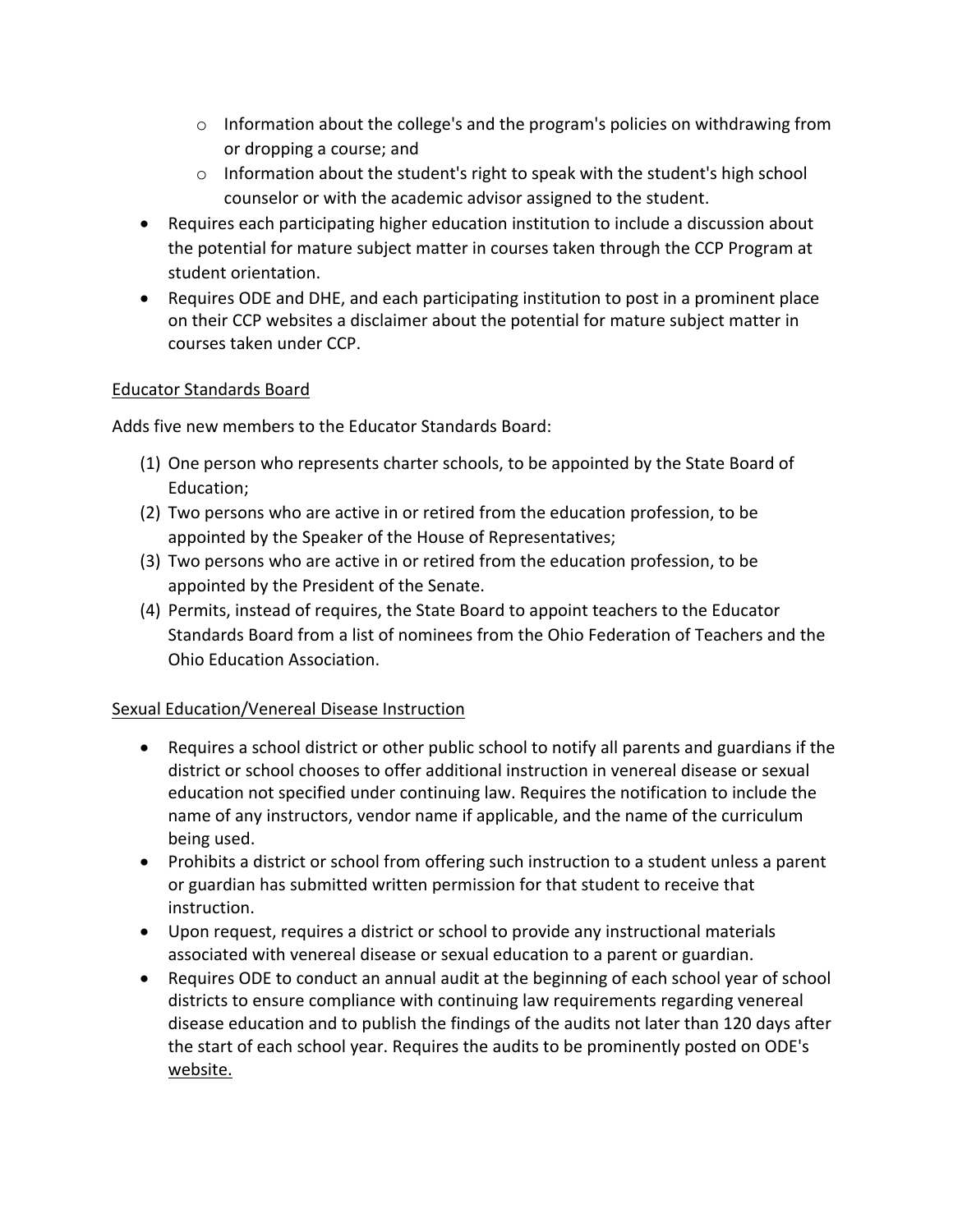# Charter Schools

- Prohibits the automatic closure of charter schools on the basis of any report card rating issued prior to the 2022-2023 school year.
- Permits the establishment of a new start-up charter school in any school district, rather than only a "challenged school district" as under current law (a "challenged school district" is any of the following: a "Big Eight school district" (Akron, Canton, Cincinnati, Cleveland, Columbus, Dayton, Toledo, or Youngstown), a poorly performing school district based on certain report card results, or a school district in the original charter school pilot project area --Lucas County. Under HB 110 charter schools are direct funded by the state instead of through deductions from school districts.

# School Transportation – Charter School Students

- Requires a school district to provide transportation services to students it is required to transport who are enrolled in a charter or chartered nonpublic school if that school is open for instruction, even if the district's schools are not open for instruction (but maintains a general exception regarding transporting such students on the weekend).
- Requires a charter school or chartered nonpublic school to establish start and end times for the school year by April 1 of the prior school year and provide them to each district expected to be responsible for transporting its students.
- Requires each district to develop a transportation plan within 60 days of receiving the start and end times for charter or nonpublic school students the district is required by law to transport.
- Requires each district to develop a transportation plan for any student who enrolls in a charter or nonpublic school after July 1, within 14 calendar days of receiving a request for transportation services from the student's parent or guardian.
- Prohibits a district from providing transportation services via a mass transit system to charter or chartered nonpublic students in grades K-8 unless the district enters into an agreement with the school authorizing it.
- Requires a district that elects to provide transportation services via a mass transit system to students in grades 9-12 to ensure the student's route does not require more than one transfer.
- Extends from January 1 of the prior school year to August 1 the deadline for a charter school to submit written notification to a school district that the school is unilaterally accepting responsibility for transporting the district's resident students attending that school.

# School Transportation – Payment in Lieu

• Sets a deadline by which a school district, or a charter school that has accepted responsibility to provide transportation, must make a determination whether to provide payment in lieu of transportation for a student: 30 calendar days prior to the district's or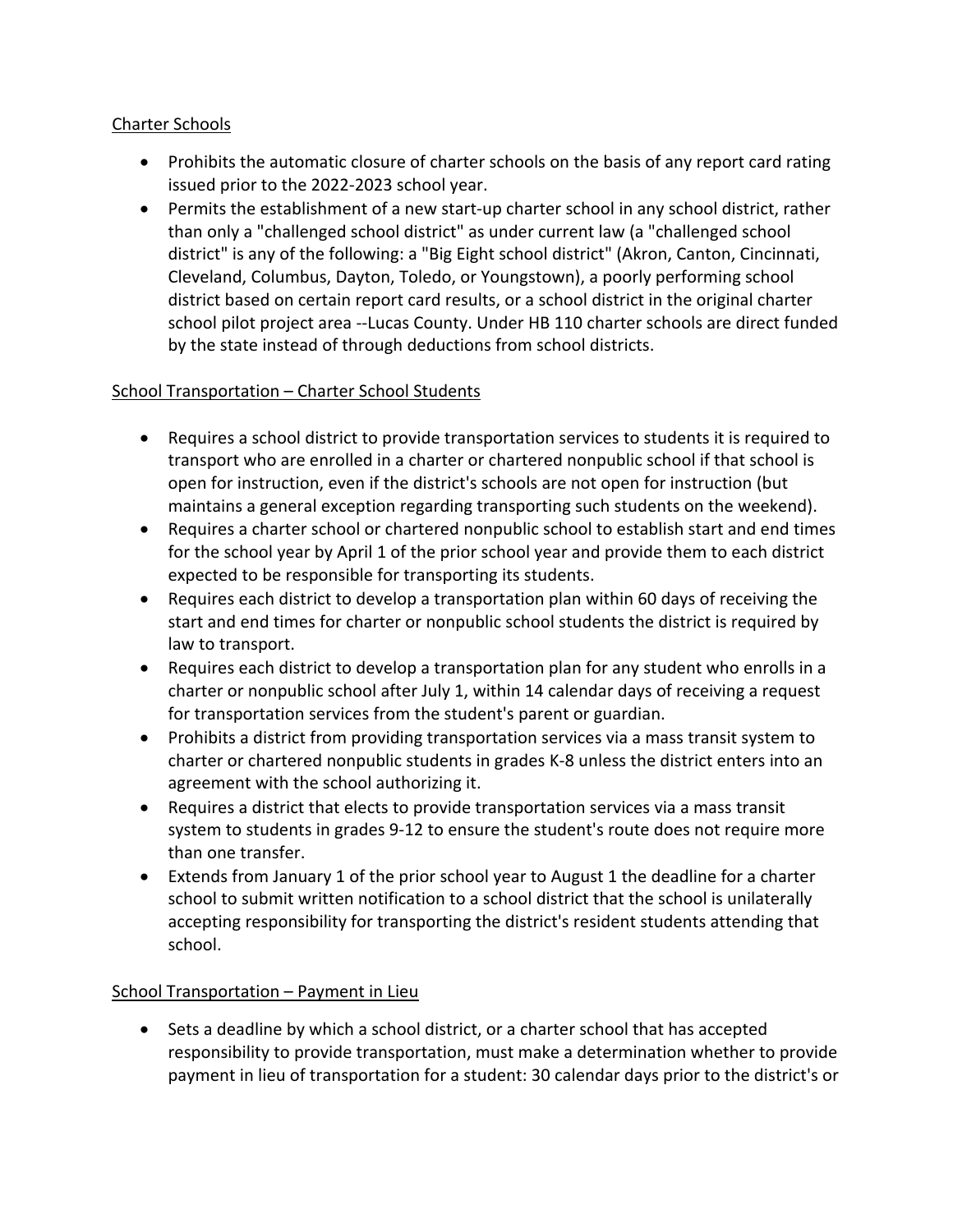school's first day of instruction or, in the case of a student who enrolls later, within 14 days after the student's enrollment.

- Authorizes a superintendent to make a determination regarding payment in lieu, but requires that the determination be formalized at the next meeting of the school district board of education or charter school governing authority
- Requires a board or governing authority to issue a letter to a student's nonpublic or charter school, parent, guardian, or other person in charge of the student, and to the State Board of Education with a detailed description of the reasons for which the payment in lieu determination was made.
- Modifies the minimum amount of a payment in lieu of transportation to be at least 50% of the amount determined by ODE as the average cost of pupil transportation for the previous school year instead of an amount determined by the General Assembly (the maximum amount continues to be 100% of that average cost).
- Modifies the amount a school district must pay to a student's parent or guardian if ODE determines that a district has failed or is failing to provide required transportation services to the student to an amount equal to 50% of the cost of providing transportation to a student, as determined by the school district or school, but not more than \$2,500 instead of the state average daily cost of transportation, as determined by the State Board of Education for the previous year.

# Online Bus Driver Training

Requires ODE develop an online bus driver training program to satisfy the classroom portion of pre-service and annual in-service training for school bus driver certification but requires drivers to continue to complete on-the-bus instructional training in person.

# Other

- Requires health education courses to provide instruction in the harmful effect of electronic smoking devices.
- Authorizes school districts, public schools, and chartered nonpublic schools to provide counseling to any victim of sexual harassment or sexually related conduct.
- Authorizes the State Teachers Retirement Board to adopt a policy that allows Board members to attend Board meetings by means of teleconference or video conference. Requires, that at least one-third of the Board members must be present in person where the meeting is being held.
- Requires ODE to establish the Career Promise Academy Summer Demonstration Pilot Program to provide one grant to an eligible city school district to operate a career promise academy in the summers of 2021 and 2022 to provide students entering ninth grade who are at risk of not qualifying for a high school diploma with prescribed literacy, academic preparedness, and life skills instruction and internship or mentoring experiences. The bill earmarks \$250,000 for this purpose in each fiscal year from the Federal Coronavirus School Relief fund.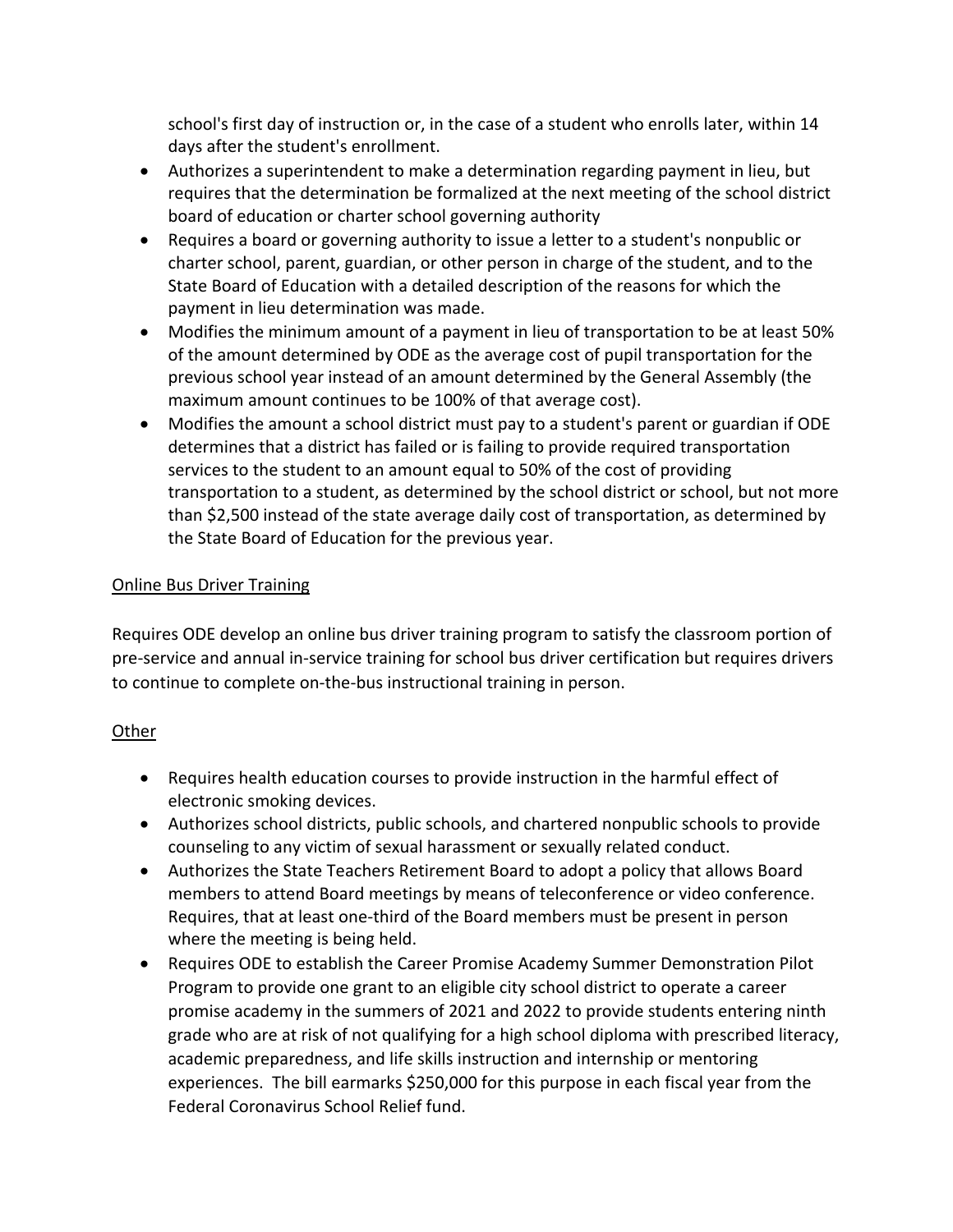- Lowers the minimum age to participate in the Adult Diploma Pilot Program from 22 to 20.
- Permits a school district to contract, in writing, with a public or private not-for-profit agency, group, or organization, with a municipal corporation or other political subdivision or agency of the state, or with an agency of the federal government to assist the agency, group, organization, or political subdivision in the fulfillment of its legitimate activities and in times of emergency, subject to certain specified conditions.

# **Higher Education**

- Requires all students receiving a Choose Ohio First Scholarship to be involved in workbased learning through a co-op, internship, experience in a university, college, or private laboratory, or other work-based learning experience. Allows state universities to apply for a waiver of this requirement from the state in cases where exceptional circumstances make placement in a work-based learning environment impractical or significantly unachievable.
- Authorizes the Chancellor to create a distribution formula for the Ohio College Opportunity Gran (OCOG) for FY 2022 and FY 2023, based on the formula used in FY 2021, if the amounts appropriated are inadequate to provide grants to all eligible students.
- Requires OCOG awards for students attending an eligible institution of higher education to be determined by the Chancellor. Authorizes the distribution of awards on an annual basis, once Pell grants have been exhausted, for students attending an institution year round.
- Grants in-state tuition residency status, for tuition and state operating subsidies purposes, to a student who is not an Ohio resident but lives in the state, if that student completes a bachelor's degree program at a state institution of higher education and then immediately enrolls in a graduate program at that, or another, state institution. Requires the student while enrolled in the graduate degree program to reside in Ohio.
- Requires Southern State Community College (SSCC) to establish and maintain the fiveyear Ohio Code-Scholar Pilot Program to support technical workforce needs. The bill earmarks \$240,000 in each fiscal year to support the program.
- Allows the board of trustees of a state institution of higher education to adopt a policy allowing the trustees to attend a board meeting via means of electronic communication.
- Requires the Chancellor to approve any nursing bachelor's degree program proposed by a community, state community, and technical college (community college), if those programs meet certain requirements under continuing law and the standards and procedures for academic program approval under continuing law.
- Prohibits a state institution of higher education from withholding from a potential employer the official transcripts of a student who owes money to the institution if the student authorizes the transcripts to be sent to that employer and the employer affirms to the institution that the transcripts are a prerequisite of employment.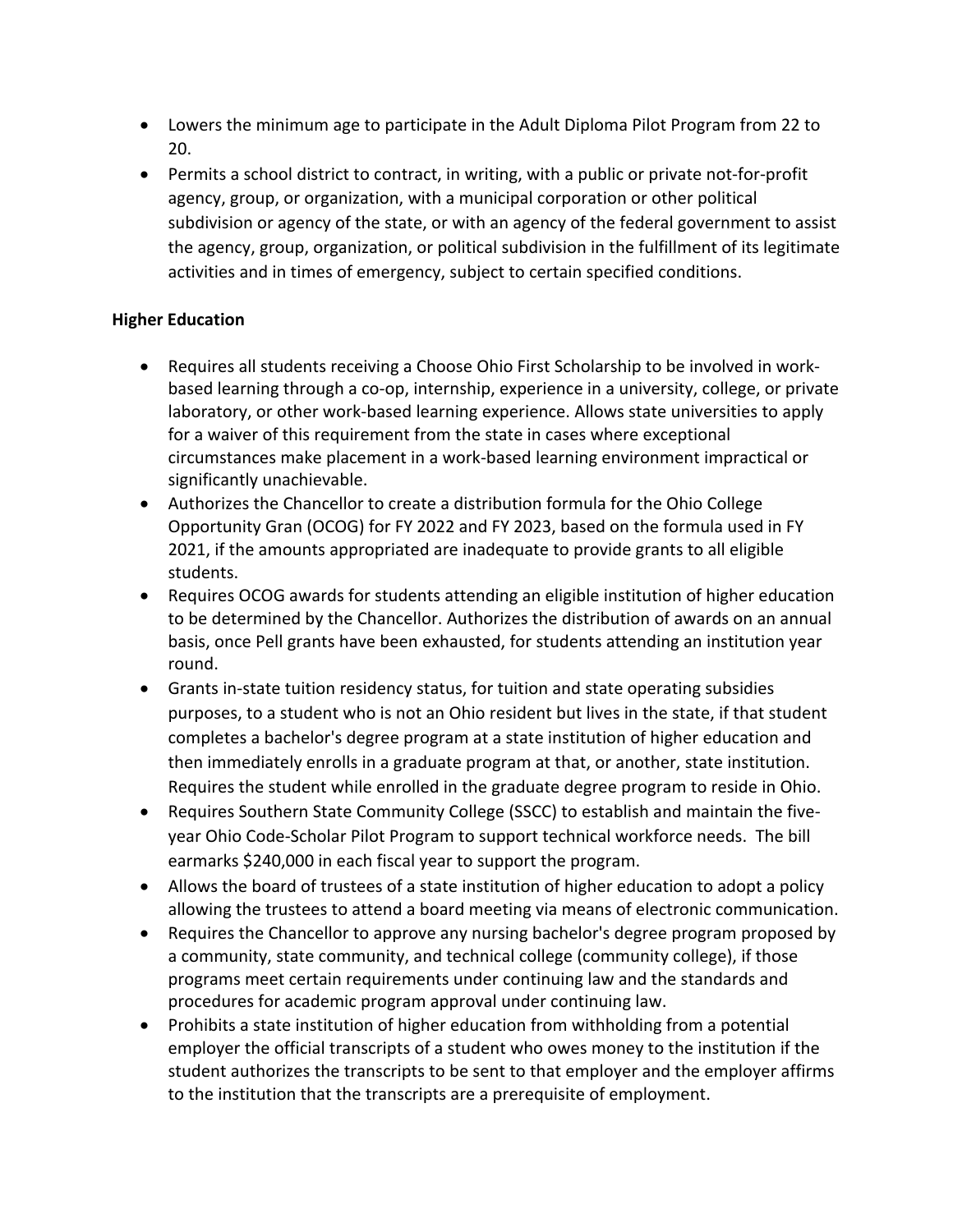| State Share of Instruction          | FY 2022 - \$2.056 billion - 0.96% increase<br>FY 2023 - \$2.076 billion - 0.93% increase       |
|-------------------------------------|------------------------------------------------------------------------------------------------|
| Ohio College Opportunity Grant      | FY 2022 $-$ \$106.7 million $-$ 4.8% increase<br>FY 2023 $-$ \$112.5 million $-$ 5.4% increase |
| Central State Supplement            | FY 2022 - \$11.55 million - 2.75% increase<br>FY 2023 - \$11.68 million - 1.16% increase       |
| Shawnee State Supplement            | FY 2022 $-$ \$4.6 million $-$ 14.8% increase<br>FY 2023 - \$5.4 million - 16.7% increase       |
| <b>GRF Total HE (State Funding)</b> | FY 2022 - \$2.757 billion $-6.7%$ increase<br>FY 2023 - \$2.760 billion - 0.12% increase       |
| All Funds HE                        | FY 2022 - \$2.809 billion - 4.7% decrease<br>FY 2023 - \$2.810 billion - 0.01% increase        |

### **Developmental Disabilities**

- Requires individuals with developmental disabilities to have access to innovative technology.
- Requires the Ohio Department of Developmental Disabilities to establish a technology task force to create a plan to expand innovative technology solutions within the operation and delivery of services to individuals with developmental disabilities. Requires agencies to comply with this policy.
- Requires the governor each October during national disability employment awareness month, to present an award to employers who meet the criteria for having a workplace inclusive of individuals with disabilities. The opportunities for Ohioans with disabilities agency shall determine the inclusive workplace criteria to be used to recommend employers for the award.
- Requires the Senate President and Speake of the Ohio House of Representatives to establish every two years a joint committee to examine the activities of the state's advocacy and protection system and client assistance program.
- Permits, rather than requires, the Ohio Department of Developmental Disabilities (ODODD) to audit annual cost reports submitted by a regional council or county DD boards.
- Requires ODODD Director to establish a methodology to be used in FY 2022 and FY 2023 to estimate the quarterly amount each county DD board is to pay of the nonfederal share of home and community based services for which the county board is responsible.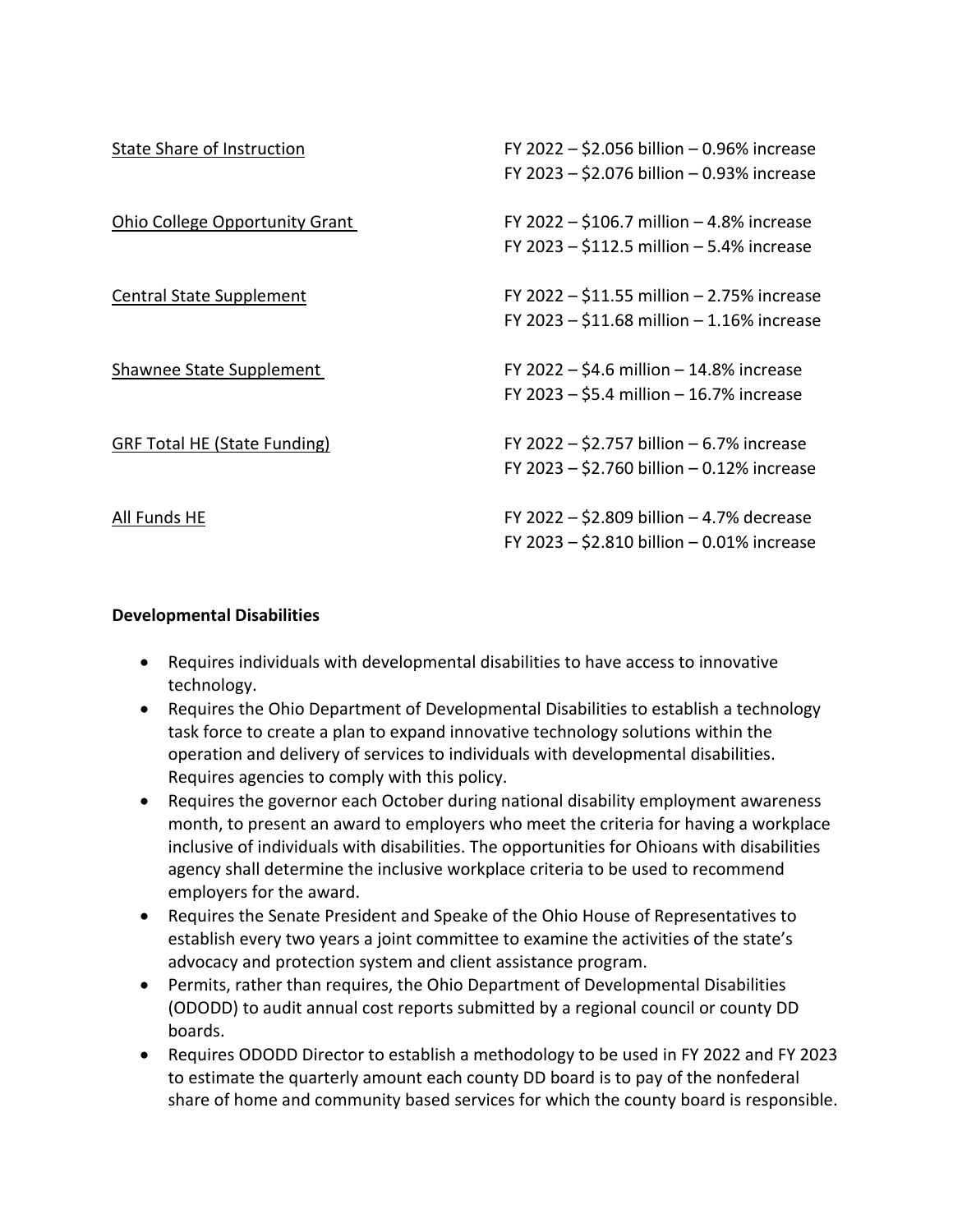• Permits ODODD to withhold any amount due to a county DD board if the county DD board does not fully pay any amount owed to ODODD by due dates established by ODODD.

| <b>GRF Total DD (State Funding)</b> | FY 2022 - \$706.0 million - 15.7% increase<br>FY 2023 - \$776.2 million - 12.5% increase    |
|-------------------------------------|---------------------------------------------------------------------------------------------|
| All Funds DD                        | FY 2022 $-$ \$3.56 billion $-$ 6.9% increase<br>FY 2023 $-$ \$3.7 billion $-$ 5.3% increase |

#### **SCOPE (State Council of Professional Educators)**

- DRC and DYS: Earmarks up to \$6,300,000 in each fiscal year from GRF appropriation item 200572, Adult Education Programs, to make payments under the 22+ Adult High School Program to participating school districts, charter schools, community and technical colleges and university branches for students ages 22 and above who enroll to earn a high school diploma. Permits remaining funds in each fiscal year to DRC and DYS for individuals who have taken the approved examination for the first time.
- DRC, DYS, OSD, OSB: Appropriates up to \$2,563,568 in each fiscal year to fund secondary career-technical education at correctional institutions, the School for the Deaf, and the State School for the Blind.
- DYS, OSD, and OSB: Permits students enrolled in DYS, the State School for the Deaf and the State School for the Blind to participate in the College Credit Plus (CCP) program in the same manner as students enrolled in other public schools.
- DRC: If a criminal record is sealed, also seals records related to a Certificate of Qualification of Employment (CQE). When submitting a petition for a CQE, an individual does not have to include or disclose information contained in a sealed record.
- DRC: Allows prisoner access to the internet for uses or purposes approved by the managing officer of a prison or their designee, rather than only while participating in an educational program that requires use of the internet for training or research, as under current law.

#### **SCOPE Funding Line-Items**

#### **DRC**

Institution Education Services Education Services FY 2022 – \$35.5 million – 4.6% increase FY 2022 – \$4.6 million – 0% increase FY 2023 – \$35.7 million – 2.2% increase FY 2023 – \$4.6 million – 0% increase

Prisoner Programs FY 2022 – \$400k – 0% increase FY 2023 – \$400k – 0% increase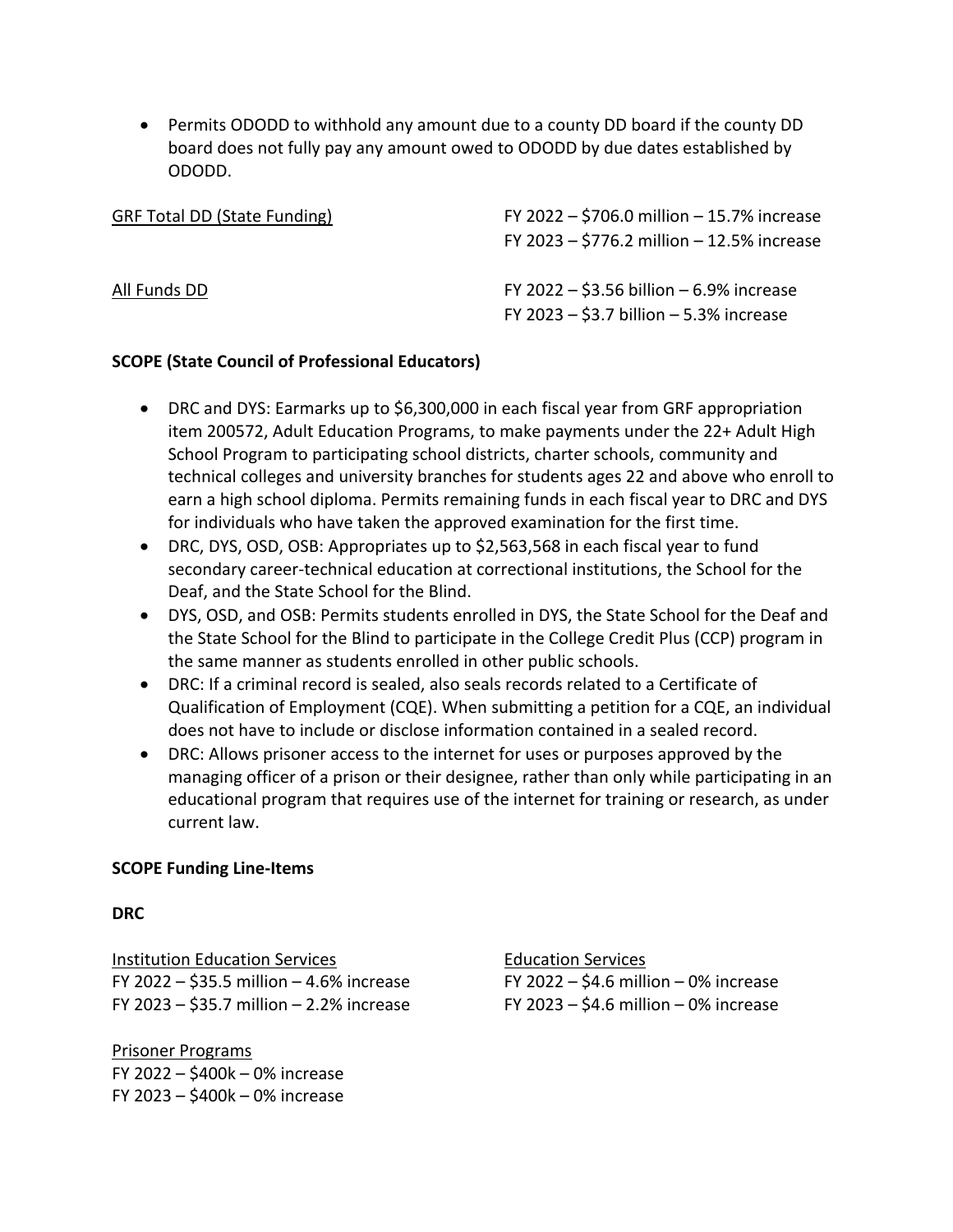\* Earmarks \$654,250 in fiscal year 2022 for the Ashland University Correctional Education Expansion Program.

\* Earmarks \$275,000 to create and implement a program to award grants to at least one nonprofit organization that operates reentry employment programs that meet certain criteria (requires DRC to establish guidelines, procedures, grant application forms, and outcome-based criteria upon which performance is evaluated).

#### **DYS**

RECLAIM Ohio FY 2022 –  $$166$  million – 4.4% increase  $FY2023 - $168$  million – 1.4% increase

Education **Exercise Services Contracts** Vocational Services

#### **State School for the Blind**

| <b>Education Services</b>                  |
|--------------------------------------------|
| FY 2022 – \$2.9 million – 10% decrease     |
| FY 2023 $-$ \$2.5 million $-$ 14% decrease |

FY 2022 –  $$974k - 5.3\%$  increase FY 2022 –  $$1.5$  million – 5.2% increase FY 2023 – \$987k – 1.3% increase FY 2023 – \$1.4 million – 7.9% decrease

| GRF Total (State Funding)                | All Funds                                    |
|------------------------------------------|----------------------------------------------|
| FY 2022 - \$12.6 million - 4.0% increase | FY 2022 $-$ \$14.3 million $-$ .4% increase  |
| FY 2023 - \$12.8 million - 1.6% increase | FY 2023 $-$ \$14.5 million $-$ 1.4% increase |

\* Appropriates \$1,274,194 in each fiscal year to the Library for the Blind Talking Book Program.

#### **State School for the Deaf**

| <b>GRF Total (State Funding)</b>             | All Funds                                    |
|----------------------------------------------|----------------------------------------------|
| FY 2022 $-$ \$13.9 million $-$ 6.5% increase | FY 2022 $-$ \$14.9 million $-$ 3.1% increase |
| FY 2023 $-$ \$14.2 million $-$ 1.6% increase | FY 2023 $-$ \$15.1 million $-$ 1.5% increase |

#### **State Library**

GRF Total (State Funding) All Funds FY 2023 – \$5.1 million – 0% increase FY 2023 – \$21.7 million – 0% increase

FY 2022 – \$5.1 million – 5.1% increase FY 2022 – \$21.7 million – 3.4% decrease

**Tax**